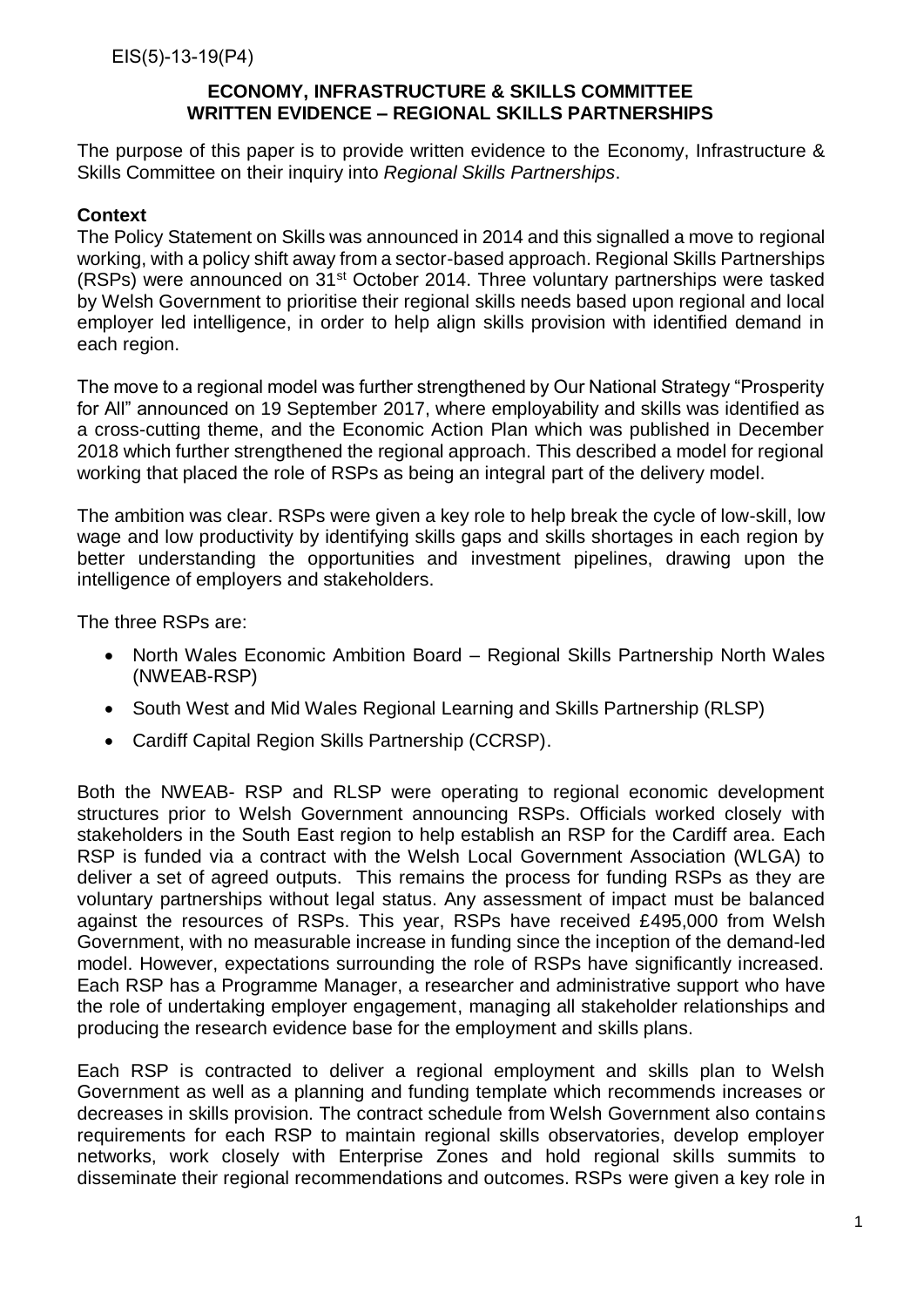the Employability Plan published in March 2018 in terms of their assessment of skills needs in each region, and also have a key role to play in the delivery of the Apprenticeship Policy Plan and in meeting Welsh Language targets. RSPs also have a key role to play in influencing developments in key sectors, for example informing the skills implications of Decarbonisation policy direction and the Food and Drink Action Plan.

Welsh Government has moved to establish a strong governance structure within which the RSPs sit. Each RSP Chair is a key member of the Wales Employment and Skills Board which in turn reports on employability and skills issues to the Council for Economic Development chaired by the First Minister. RSP Employer Chairs have the responsibility for chairing WESB on a rotational basis to ensure a focus on key issues for employers in each of the three regions.

# **City Deals and Growth Deals**

The delivery of City Deals and a planned Growth Deal for North Wales has caused the issue of governance to be revisited. Each RSP has a different structure, both with respect to its own operations and subgroups and, more importantly, to City Deals and Growth Deals. The Cardiff City Deal and Swansea Bay City Deal were announced in March 2017 and November 2018 respectively. A North Wales Growth Deal was secured from UK Government and, in January 2019, a commitment in principle to match the UK financial commitment was made by the Minister for Economy and Transport. Discussions have been held with Growing Mid Wales, an economic forum for the mid Wales region, regarding a Growing Mid Wales Deal which has encouraged consideration among stakeholders of a need to establish their own RSP rather than form part of the South West and Mid Wales RSP.

An Independent Report on the Governance of Regional Skills Partnerships in Wales was commissioned by Welsh Government and produced by Dr John Graystone in March 2018. Specifically, it recommended that RSPs should remain voluntary partnerships and not adopt legal structures and that Welsh Government should review the resources of RSPs given their increased role. Other recommendations included the need for more transparency, with minutes and terms of reference published in the public domain, and for greater consistency between RSPs.

#### **Independent review of RSPs**

In November 2018, the previous Minister for Welsh Language and Lifelong Learning made a commitment to undertake an independent review of RSPs. SQW were commissioned to undertake the review in February 2019 by the Minister for Economy and Transport. SQW have looked at the impact of RSPs and governance arrangements with a particular focus on relationships across the regions to City Deal and Growth Deal structures and will complete their work by the end of April 2019. Their interim consultation findings indicate that, on the whole, the RSPs have been successful in building up an employer-led approach in each region, recognising that partnerships take time to develop and that each RSP had a different starting point. SQW also recognised the operational consistency between the three RSPs.

The key challenge to Welsh Government is to respond to the broad consensus thus far (from providers, employers and the RSPs themselves) that a more strategic remit is now required to enable RSPs to consider potential skills demand over the longer term. SQW found consultees welcomed the move in 2019 to a three-year planning process and further identified a real opportunity for RSPs to provide a strategic lens on skills demand over the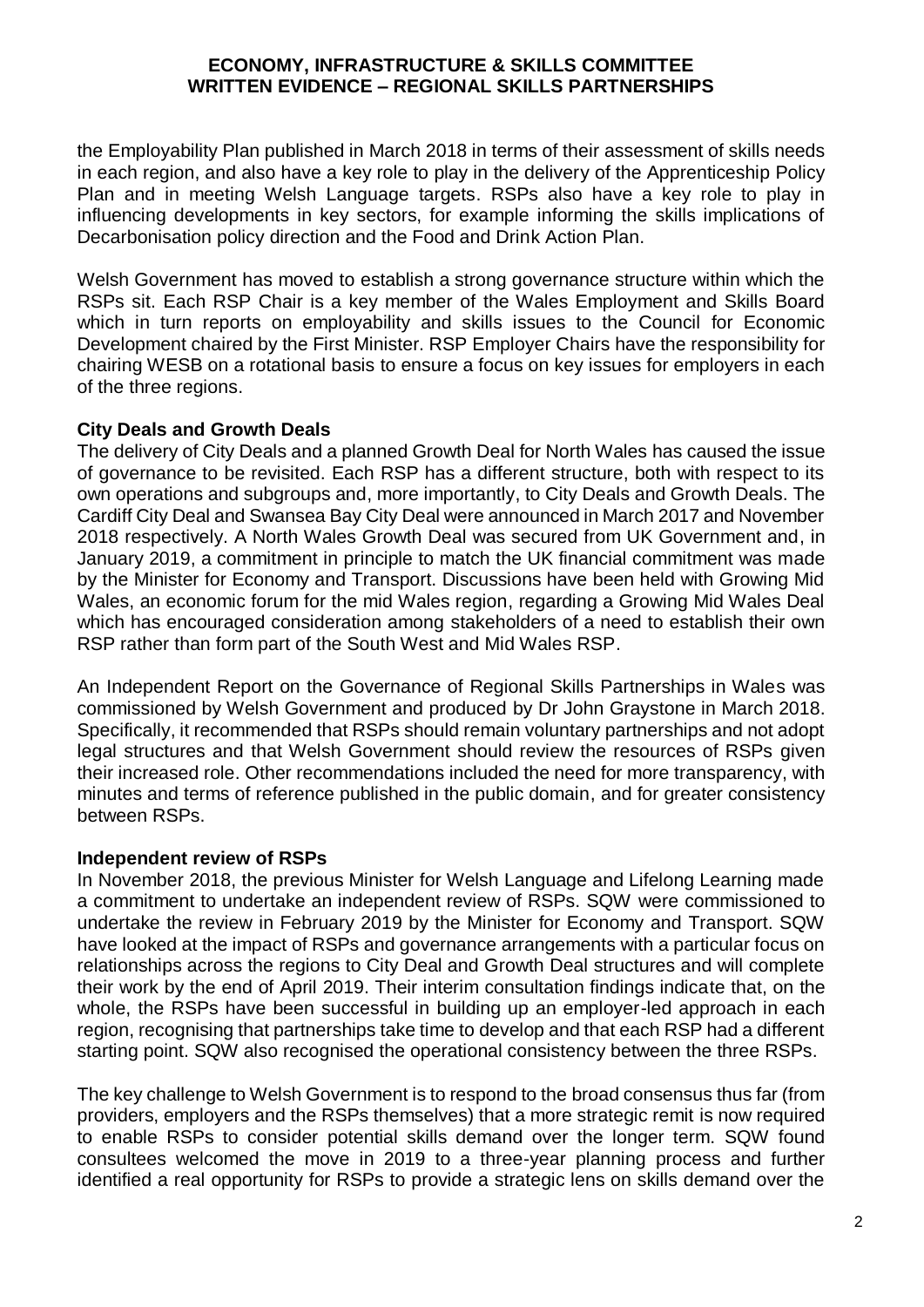longer term extending their influence from the current operationally focused planning and funding model. This would go beyond FE and Apprenticeships to include the broader skills system including schools, universities and the future skills of people already in the labour market and the longer-term needs of the Welsh economy. Welsh Government will consider and respond to the full findings of the SQW review by June 2019.

#### **Labour Market Intelligence and regional data**

The employment and skills plans have been broadly welcomed by employers and stakeholders in the regions. In terms of style and content these plans have been of a comparable standard to skills plans produced by employment and skills boards of City Regions in England. In 2018, in light of the Graystone recommendations, RSPs were asked to submit Annual Reports which were shorter and focused on the evidence base for changes to funding across Apprenticeship and Further Education (FE) budgets captured in the Planning and Funding Template. In April 2019, RSPs received their new contract and are now required to complete a three-year strategic plan with Annual Reports to update on key developments in each region.

Underpinning the RSP regional reports is the need for robust labour market intelligence (LMI). RSPs undertake an analysis of secondary research, using data from FE colleges and drawing upon soft intelligence from their employer networks. RSPs receive Regional LMI Reports from Welsh Government in January each year and these are subsequently published on the Skills Gateway. These reports provide core LMI for each region and provide RSPs with a common source for that LMI. Figures are primarily taken from StatsWales, with further LMI from the Employer Skills Survey and Working Futures. All data taken from StatsWales include links which allow RSPs to access the latest version of that data from StatsWales. This approach has enabled Welsh Government to establish a "Common LMI Framework for RSPs", ensuring common datasets are used by each RSP. Each RSP operates an LMI observatory and these platforms are used as sources of data to inform prioritisation of growth and foundation economy sectors.

# **RSP employer engagement strategies**

RSPs have employer chairs and a membership configuration that consists of around fifty percent employers. Each RSP has developed different strategies to engage with employers from using established partner forums such as the North Wales Business Council (used by NWEAB – RSP), to creating their own RSP employer cluster subgroups as in the case of RLSP and CCRSP. Sector representative organisations such as CBI and FSB also are RSP members. Employers who directly sit on RSP Boards provide an employer perspective that often is the view of their organisation rather than the wider sector although not in all cases. Achieving the mix of employers also is important as there should ideally be representation of skills needs from micro-businesses to multi-nationals. RSPs have developed links with Enterprise Zones (EZs) although the degree of engagement varies across each region and EZ.

# **Planning Cycle – Alignment to RSP recommendations**

The Post 16 Planning and Funding Framework was introduced in 2014/15 whereby planning and funding learning activity moved to a programme-based approach. This has secured closer scrutiny of curriculum planning and funding for general education and full-time vocational curriculum plans in sixth forms and FE colleges ahead of each academic year. In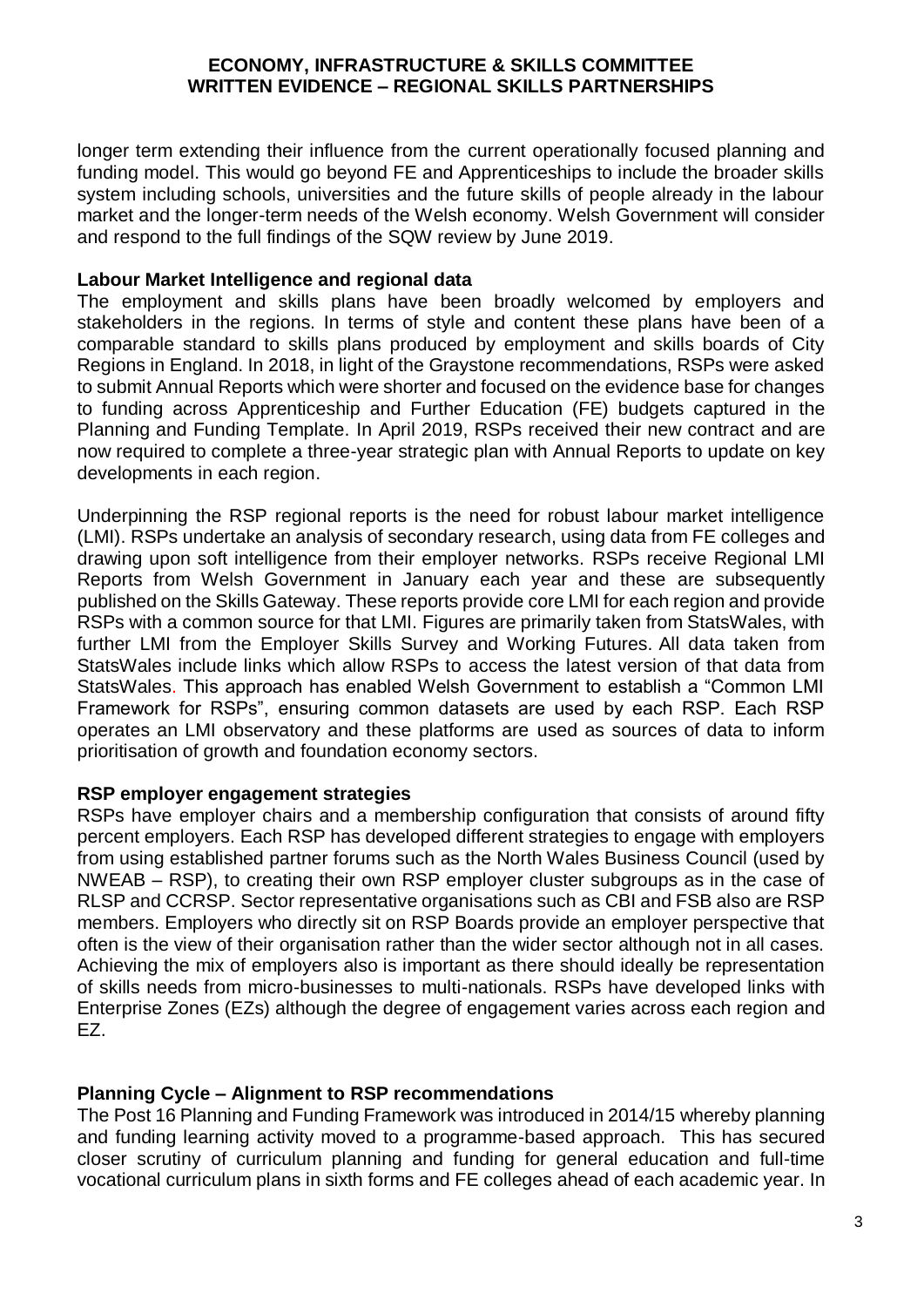March 2018, the Minister for Welsh Language and Lifelong Learning and Cabinet Secretary for Education agreed to a proposed pilot planning methodology to strengthen monitoring and accountability for delivery within FEIs in 2018/19. This does not currently apply to school 6th forms (A Levels) and higher education (particularly at Levels 4 and 5/Foundation degree).

Regional employment and skills plans provide a strategic direction for post-16 education and training providers through their indication of changes to the skills needs of employers in the region and their influence on the economic relevance of post-16 provision. A planning and funding template<sup>1</sup> is issued to RSPs where they outline their recommendations to Welsh Government for changes in provision. Following approval, Welsh Government distributes the templates to FE Institutions (FEIs) via the post-16 planning methodology to inform and influence curriculum plans for the coming academic year<sup>2</sup>. FEIs then submit final delivery/ curriculum plans to Welsh Government for assessment, with the aim being to:

- Ensure consistent and measured progress is made against RSP recommendations for full-time provision in FEIs;
- Monitor the impact of regional priorities on remaining full-time provision to ensure provision supports progression to higher levels and encourage transparency and collaborative planning at a regional level between FEIs;
- Monitor and strengthen FEI responsiveness to increasing Welsh-medium and bilingual learners numbers against specified full-time learning programmes; and
- Continue to seek advice on improvements to the planning and funding methodology for further education.

Officials are currently developing a revised Regional Model at Sector Subject Area (SSA) and Level for the 2020/21 planning cycle resulting in move to a broader set of regional FE recommendations for colleges rather than at micro planning level. The 2018/19 recommendations cover a three-year period from 2018/19 to 2020/21 following feedback from the FE sector and this will now be further strengthened, backed by the SQW review interim findings. Giving the RSPs a wider remit to influence vocational skills across all industry sectors including both economic and foundational economy priorities rather than priority sectors is also a key development which will enhance their role and influence across the region.

Apprenticeship providers are required to align their delivery to meet the demand identified by the RSPs. As part of the Welsh Government's contract management process, providers are required to provide information to support how their delivery strategies incorporate and reflect RSP LMI. In addition, for 2018/19, 3.5% of the Apprenticeship budget (£5m) was earmarked to support those areas identified by the RSPs. The £5m was split across each of the three regions in accordance with historical delivery patterns i.e. £1m for North Wales. £1.5m for South West and Mid Wales and £2.5m for South East Wales. This funding was allocated to 10 providers on a call-off basis. In order to be able to claim this funding,

l <sup>1</sup> *Planning and funding templates are operational documents and are NOT published.*

*<sup>2</sup> RSP Recommendations are only made for Full Time Vocational and Apprenticeship provision. RSPs have not been required to date to make recommendations for A Level or HE provision.*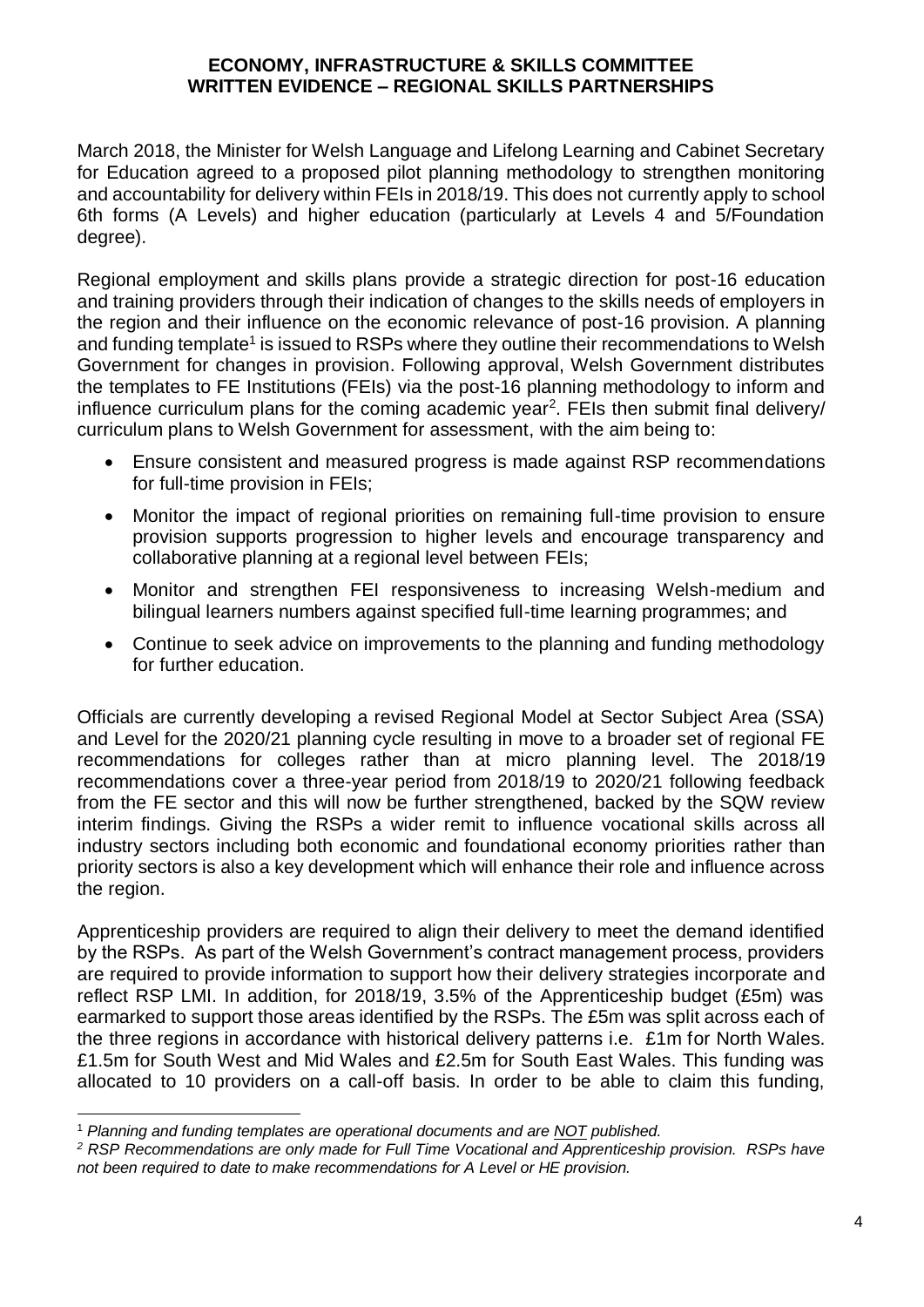providers must ensure that the apprenticeship delivery meets the priorities identified by the RSPs and is additional to the delivery they would have normally undertaken.

Another key development for RSPs was the announcement by the Minister for Welsh Language and Lifelong Learning in March 2018 of a £10M Skills Development Fund to place RSPs in a central role to influence where skills provision was needed in each region. RSPs were tasked to identify regional priorities which would inform three regional applications to the Fund by the FE sector. The SDF has and continues to be focused on delivering new regional provision aligned to strategic needs identified by RSPs in each region.

# **Employability**

The Welsh Government published its Employability Plan in March 2018 and an update on progress on year on in March 2019. The Plan sets out a series of actions where RSPs can play a key role relating to employability support for individuals, and the responsibilities of employers regarding employability and skills gaps in each region. A key area of joint working is on the Working Wales advice service delivered by Careers Wales and launched on 1<sup>st</sup> May.

Working Wales provides impartial and independent advice to individuals on the support they need to enter and progress in the labour market. This process will determine a person's eligibility, identify their individual barriers to employment, including disability issues if appropriate, and the level of intervention required to support the individual into sustained employment. For example, Welsh Government has worked closely with the North Wales RSP on its bespoke regional information and advice referral portal as part of the wider Working Wales model. The RSPs are also working with Welsh Government on the pilots of Personal Learning Accounts from September 2019, providing support for those in work to up skill.

# **Schools and Curriculum**

RSPs are continuing to strengthen links between schools and employers in their regions and are linking with regional consortia to maximise their engagement with the new Curriculum for Wales. This includes considering the curriculum in the light of regional priorities/ infrastructure developments in each region.

Each RSP has highlighted STEM as a key area of importance in their Annual Report to Welsh Government and RSPs are already developing solutions to improve STEM-related activities in their regions. An example of work already underway is the "Act on STEM" project which has been developed by the North Wales RSP. The RSP has undertaken an audit to examine activities to date and to inform the addressing of gaps in STEM provision. In tandem, they have been working with employers and providers to develop on-line resources for Year 5 and 6 pupils, parents and practitioners. This has been launched across all schools in North Wales.

In the South East, excellent schools/industry collaboration driven forward by the RSP includes the development of The Cardiff Commitment". As a result of a collaboration between Admiral and Whitchurch High School, Year 12 students were given the opportunity to visit Admiral in Cardiff and Admiral staff delivered advice on interview skills and job applications to over 340 Year 10 students. In South West and Mid Wales, a project led jointly by Valero and ECITB is encouraging Year 8 girls from schools in Carmarthenshire and